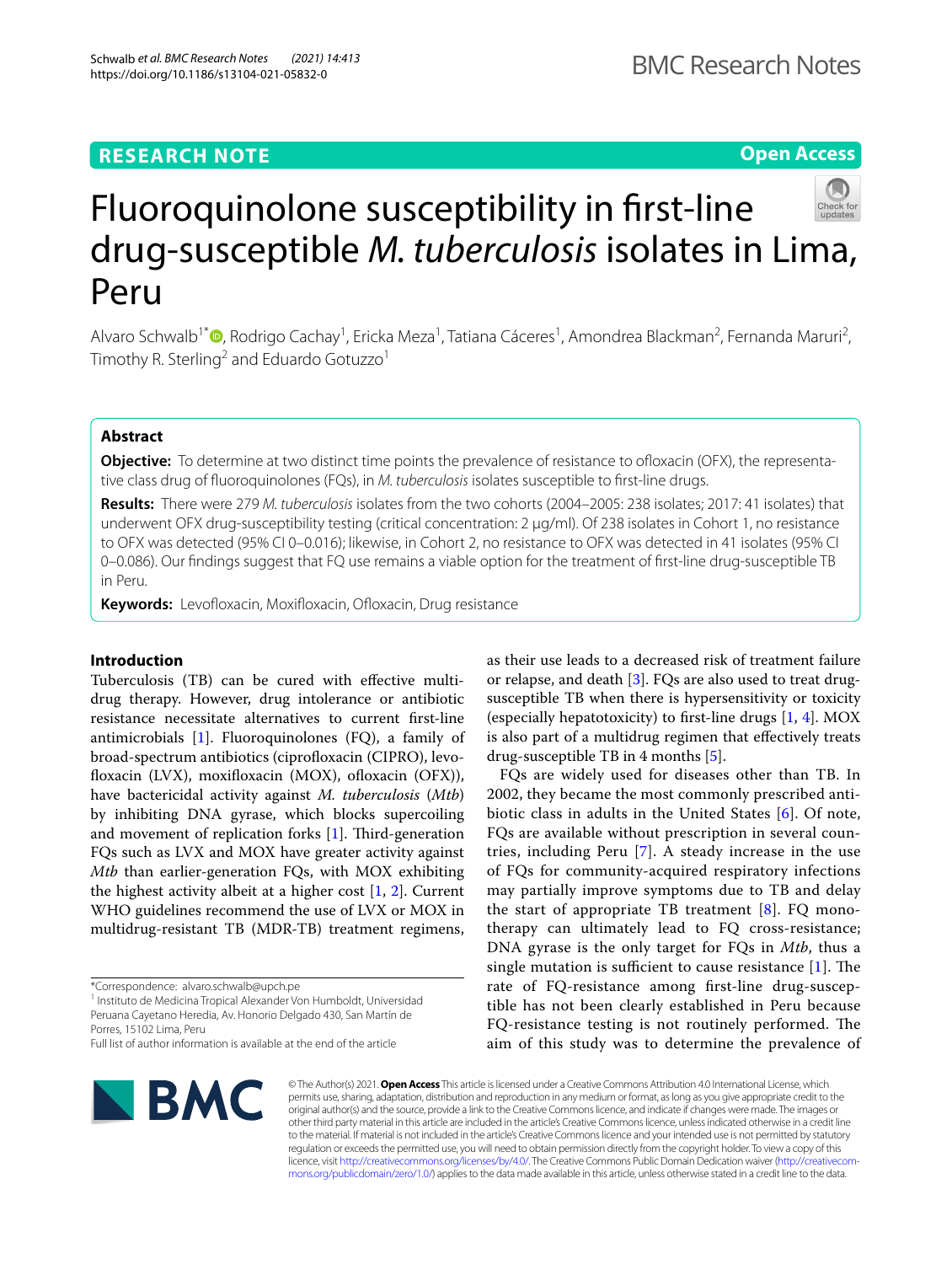resistance to OFX (the representative class drug) in isolates with frst-line drug-susceptible *M. tuberculosis* at two distinct time points.

## **Main text**

## **Materials and methods**

We assessed OFX-resistance in *Mtb* isolates from sputum samples of TB patients from San Juan de Lurigancho (SJL), a TB high-burden district in Lima, Peru. Over 50% of TB and 60% of MDR-TB cases in Peru are reported in Lima, of which, SJL has among the highest TB incidence, reporting over 100 pulmonary TB cases per 100,000 inhabitants annually [\[9](#page-3-3)]. Second-line drugsusceptibility testing (DST) is not routinely performed for frst-line drug-susceptible *Mtb* samples. Isolates from frst-line drug-susceptible *Mtb* isolates conducted in SJL during the periods May–August 2004 and May–August 2005 (Cohort 1), and June-October 2017 (Cohort 2) were available for FQ DST. Patients were recruited prospectively as part of studies to evaluate novel TB diagnostic methods. Patients were enrolled from their primary care facility prior to treatment initiation, and all provided written informed consent, authorizing the use of stored samples for future TB studies. The study was approved by the Institutional Ethics Committee of Universidad Peruana Cayetano Heredia (SIDISI:200817) and Vanderbilt University Medical Center (IRB#081130).

All isolates had previously undergone DST for frstline TB drugs performed by agar proportion method and underwent DST for FQs for this study. Isolates were cultured using  $B$ D-BBL<sup>TM</sup>MGIT<sup>™</sup> supplemented with BBL<sup>TM</sup>MGIT<sup>TM</sup>OADC enrichment and confirmed as *Mtb* complex using Capilia TB-Neo. For Cohort 1, 200 µl of the liquid culture suspension was used to inoculate Löwenstein-Jensen slants. When positive, DST by agar proportion method using 7H10 Media was performed. A suspension adjusted to a McFarland standard of 1 was prepared and further diluted to 1:5 with distilled sterile water. Then  $100$   $\mu$ l was inoculated into each quadrant. OFX and MOX were dissolved in 0.1 N NaOH solution and in sterile distilled water, respectively. Drugs were added to the agar plate for final concentrations: 2.0  $\mu$ g/ ml for OFX and 0.5 µg/ml for MOX. For internal quality control, we used *Mtb* H37Rv with each new batch of media prepared. Additionally, a random subset of 60 isolates was selected and sent to the TB Research Laboratory at Vanderbilt University Medical Center and underwent repeat testing by BACTEC MGIT-960 and agar proportion method using the aforementioned drug concentrations. For cohort 2, DST by BACTEC MGIT-960 SL-DST was performed using a drug concentration of 2.0  $\mu$ g/ml for OFX and 1.5  $\mu$ g/ml for LVX.

## **Results**

Of 279 patients, 228 (82%) had not previously been treated for TB. The median age was 29 years (IQR:  $23-39$ ), and  $153$  (55%) were male. There were no signifcant diferences in median age or male/female ratio between cohorts ( $p=0.69$  and  $p=0.86$ , respectively). All *Mtb* isolates were susceptible to first-line drugs and there was no FQ-resistance detected in either cohort. Of 238 isolates in Cohort 1, no resistance to OFX or MOX was detected (95% CI 0–0.016). Likewise, in Cohort 2, there was no resistance to OFX or LVX detected in 41 isolates (95% CI 0–0.086) (Table [1](#page-1-0)). The 60 isolates tested at Vanderbilt University Medical Center were also OFX-susceptible (95% CI 0–0.06).

#### **Discussion**

Our study found no OFX-resistance in two cohorts of frst-line drug-susceptible *Mtb* isolates collected 13 years apart. The demographic data of the participants was similar to that of TB patients throughout Peru; almost half of all cases are male and young (15 to 34 years old) [\[9](#page-3-3)]. Previous studies have attempted to measure the variation of FQ-resistance trends over time; one study from Korea reported no changes in the resistance profle over 5 years, with an FQ-resistance average of 0.8% among non-MDR-TB isolates, despite reported use of FQs before TB diagnosis [[10\]](#page-3-4). Nonetheless, studies have concluded that prior exposure to FQs, especially in a setting where they can be given without prescription, is associated with FQresistance  $[8, 11]$  $[8, 11]$  $[8, 11]$ . More than 10 days of FQ-exposure has been associated with a seven-fold higher risk of resistance compared with non-exposure [\[12](#page-3-6)]. Although, FQ resistance rates in drug-susceptible TB are usually low [[10,](#page-3-4) [12\]](#page-3-6), caution is required since monotherapy can lead to resistance to not only the FQ prescribed, but also the entire class of FQ, limiting TB treatment options [\[13](#page-3-7)]. Also, further surveillance should be implemented to evaluate additional Mtb isolates and monitor for changes in FQ resistance rates.

<span id="page-1-0"></span>**Table 1** Fluoroquinolone DST among frst-line drug-susceptible *M. tuberculosis* isolates

|             | Cohort $1^a$ (n = 238) |            | Cohort $2^b$ (n = 41) |            |
|-------------|------------------------|------------|-----------------------|------------|
|             | <b>OFX</b>             | <b>MOX</b> | <b>OFX</b>            | <b>LVX</b> |
| Susceptible | 238                    | 238        | 41                    |            |
| Resistant   |                        |            |                       |            |

OFX: Ofloxacin; MOX: Moxifloxacin; LVX: Levofloxacin

<sup>a</sup> Cohort 1: May to August 2004 and May to August 2005

**b** Cohort 2: June to October 2017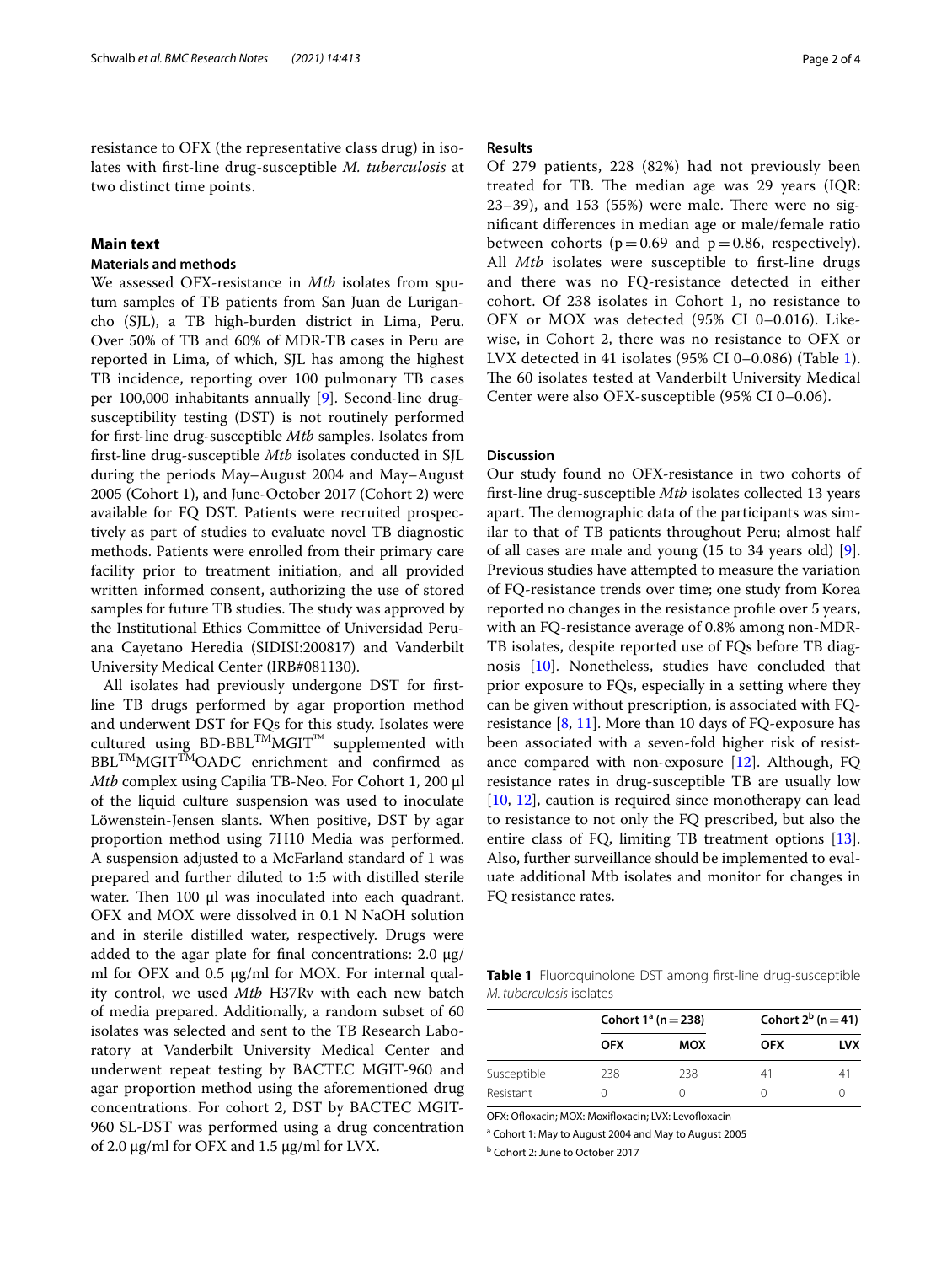FQ use prior to TB diagnosis can be as high as 23–48% among newly-diagnosed patients [\[14](#page-3-8), [15\]](#page-3-9). FQ-resistance is associated with worse treatment outcomes of MDR-TB than resistance to a second-line injectable drug [[16](#page-3-10)]. Furthermore, FQ-exposure before TB diagnosis is independently associated with death, after adjusting for age and HIV-serostatus [[17\]](#page-3-11). While HIV infection is prevalent in less than 1% of the general population in Peru, TB/HIV coinfection has been estimated to be 4.9% although higher proportions are found outside Lima [[9\]](#page-3-3).

Apart from being the best alternative for TB drug intolerance or resistance, FQs have promise as potential frst-line treatment of drug-susceptible TB. However, FQs do not have sterilizing activity; they need to be given in combination with sterilizing drugs to potentially reduce treatment duration [[2\]](#page-2-1). Results from an international trial evaluating multi-drug treatment-shortening (4-month) regimens including moxifoxacin and rifapentine was non-inferior to standard 6-month treatment [[5\]](#page-2-4). Treatment shortening would decrease the burden on the healthcare system and likely reduce the proportion of patients who do not complete treatment [\[18\]](#page-3-12).

FQs remain a viable option in Peru for treating TB that is susceptible to frst-line drugs. However, to ensure that this class of drugs remains a viable option for treatment of tuberculosis, antibiotic use should be regulated to limit improper, prolonged, or repeated use of FQs, and prevent the development of drug resistance.

### **Limitations**

One limitation of our study is that we did not have data on FQ-exposure prior to TB diagnosis. The uncertainty regarding FQ exposure is an important factor to consider as it conveys the risk of resistance and of negative outcomes. Resistance trends for early generation FQs (CIPRO) have been widely studied in Peru among gastrointestinal and urinary pathogens: *C. jejuni* (48.1%- 87.4%) and *E. coli* (70.4%) [[19,](#page-3-13) [20\]](#page-3-14). Unfortunately, data are scarce on LVX or MOX use, especially for respiratory tract infections. Another limitation is the relatively small sample size, especially cohort 2. Nonetheless, the absence of FQ-resistance at two separate time points is an encouraging result given that all isolates were gathered in a high-burden area with poor regulation of antibiotic prescriptions.

#### **Abbreviations**

CI: Confdence intervals; CIPRO: Ciprofoxacin; DST: Drug-susceptibility testing; FQ: Fluoroquinolones; LEV: Levofoxacin; MDR-TB: Multidrug-resistant tuberculosis; MOX: Moxifoxacin; Mtb: *Mycobacterium tuberculosis*; OFX: Ofoxacin; SJL: San Juan de Lurigancho; TB: Tuberculosis.

#### **Acknowledgements**

The authors would like to thank the IMTAvH feld nurses for their continuous eforts towards the care for TB patients in San Juan de Lurigancho and the laboratory staff for the drug-susceptibility testing in both institutions. The authors would also like to acknowledge Rose Devasia, MD, MPH, for preparatory work for this study.

#### **Authors' contributions**

FM, TRS, and EG contributed to conception and design. The frst draft of the manuscript was written by AS and RC. EM, TC, and AB contributed to all experimental/laboratory work. AS contributed to data curation, statistical analysis, and interpretation of data. FM, TRS, and EG were responsible for overall supervision. All authors read and approved the fnal manuscript.

#### **Funding**

Grant funding: National Institutes of Health K24 AI065298. Grant funding: National Institutes of Health K24 AI065298.

#### **Availability of data and materials**

The datasets used and/or analyzed during the current study available from the corresponding author on reasonable request.

#### **Code availability**

Not applicable.

#### **Declarations**

#### **Ethics approval and consent to participate**

All participants had provided written informed consent, which authorized the use of stored *M. tuberculosis* isolates for TB studies. The study was approved by the Institutional Ethics Committee of Universidad Peruana Cayetano Heredia (SIDISI:200817) and Vanderbilt University Medical Center (VUMC) (IRB#081130).

#### **Consent for publication**

Not applicable.

#### **Competing interests**

The authors have no relevant fnancial or non-fnancial interests to disclose.

#### **Author details**

1 Instituto de Medicina Tropical Alexander Von Humboldt, Universidad Peruana Cayetano Heredia, Av. Honorio Delgado 430, San Martín de Porres, 15102 Lima, Peru. <sup>2</sup> Vanderbilt Tuberculosis Center, Vanderbilt University School of Medicine, Nashville, TN, USA.

Received: 9 August 2021 Accepted: 3 November 2021

#### **References**

- <span id="page-2-0"></span>1. Drlica K, Malik M. Fluoroquinolones: action and resistance. Curr Top Med Chem. 2003;3:249–82. <https://doi.org/10.2174/1568026033452537>.
- <span id="page-2-1"></span>2. Sterling TR. Fluoroquinolones for the treatment and prevention of multidrug-resistant tuberculosis. Int J Tuberc Lung Dis. 2016;20:42–7. <https://doi.org/10.5588/ijtld.16.0117>.
- <span id="page-2-2"></span>3. World Health Organization. Consolidated guidelines on drug-resistant tuberculosis treatment. Geneva: World Health Organization; 2019.
- <span id="page-2-3"></span>4. Nahid P, Dorman SE, Alipanah N, Barry PM, Brozek JL, Cattamanchi A, et al. Official American Thoracic Society/Centers for Disease Control and Prevention/Infectious Diseases Society of America Clinical Practice Guidelines: treatment of drug-susceptible tuberculosis. Clin Infect Dis. 2016;63:e147–95. [https://doi.org/10.1093/cid/ciw376.](https://doi.org/10.1093/cid/ciw376)
- <span id="page-2-4"></span>5. Dorman SE, Nahid P, Kurbatova EV, Phillips PPJ, Bryant K, Dooley KE, et al. Four-month rifapentine regimens with or without moxifoxacin for